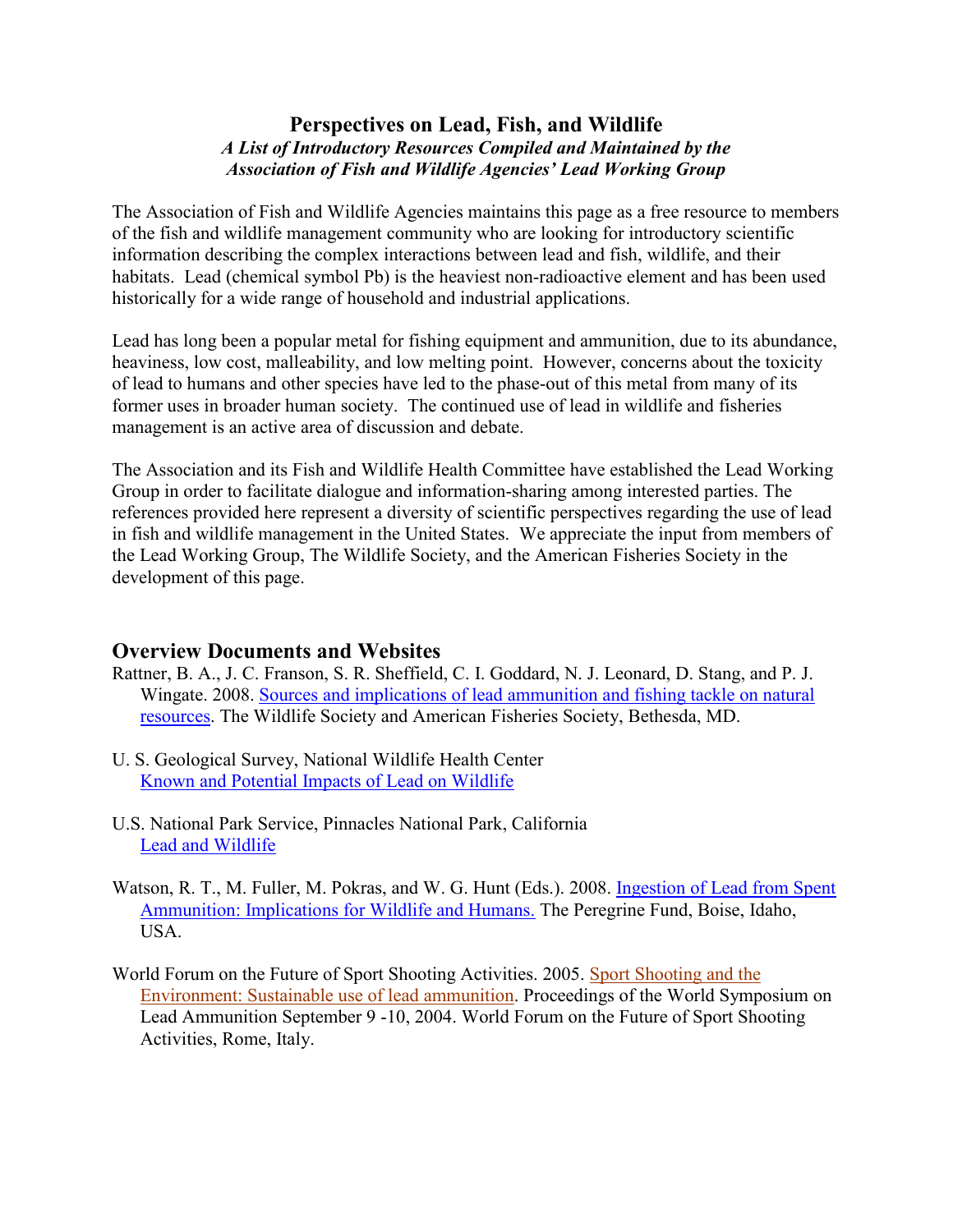# **Biological and Ecological Studies**

#### *Overview*

- Eisler, R. 1988. [Lead Hazards to Fish, Wildlife, and Invertebrates: A Synoptic Review.](http://pubs.er.usgs.gov/publication/5200021) Contaminant Hazard Reviews, U. S. Fish and Wildlife Service, Patuxent Wildlife Research Center, Laurel, MD.
- Haig, S. M., J. D'Elia, C. Eagles-Smith, J. M. Fair, J. Gervais, G. Herring, J. W. Rivers, and J. H. Schulz. 2014. [The persistent problem of lead poisoning in birds from ammunition and fishing](http://aoucospubs.org/doi/abs/10.1650/CONDOR-14-36.1)  [tackle.](http://aoucospubs.org/doi/abs/10.1650/CONDOR-14-36.1) The Condor 116:408–428.
- Lahner, L. L., J. C. Franson, D. Bradley, P. Haeussler, P. O'Sullivan, R. Friedman, A. Till, D. Bradley, J. Trop, and B. L. Burton. 2009. [Lead Poisoning in Wild Birds.](http://www.nwhc.usgs.gov/publications/fact_sheets/pdfs/lead_poisoning_wild_birds_2009.pdf) US Department of the Interior, US Geological Survey.

#### *Lead Isotope Studies: An Introduction*

Scheuhammer, A. M., and D. M. Templeton. 1998. [Use of stable isotope ratios to distinguish](http://link.springer.com/article/10.1023/A%3A1008855617453)  [sources of lead exposure in wild birds.](http://link.springer.com/article/10.1023/A%3A1008855617453) Ecotoxicology 7(1):37-52.

Buttigieg, G. A., M. E. Baker, J. Ruiz, and M. B. Denton. 2003. [Lead isotope ratio determination](http://pubs.acs.org/doi/abs/10.1021/ac0301346)  [for the forensic analysis of military small arms projectiles.](http://pubs.acs.org/doi/abs/10.1021/ac0301346) Analytical Chemistry 75:5022- 5029.

## *California Condors*

- Kelly, T. R., J. Grantham, D. George, A. Welch, J. Brandt, L. J. Burnett, K. J. Sorenson, M. Johnson, R. Poppenga, D. Moen, J. Rasico, J. W. Rivers, C. Battistone, and C. K. Johnson. 2014. [Spatiotemporal Patterns and Risk Factors for Lead Exposure in Endangered California](http://onlinelibrary.wiley.com/doi/10.1111/cobi.12342/abstract;jsessionid=43EF83EB874B9A0C23130E25096C7E2F.f03t02?userIsAuthenticated=false&deniedAccessCustomisedMessage=)  [Condors during 15 Years of Reintroduction.](http://onlinelibrary.wiley.com/doi/10.1111/cobi.12342/abstract;jsessionid=43EF83EB874B9A0C23130E25096C7E2F.f03t02?userIsAuthenticated=false&deniedAccessCustomisedMessage=) Conservation Biology 28:1721–1730.
- See also the section on *Scientific Discussion and Debate* below for several widely-cited publications on condors.

## *Waterfowl*

- Bellrose, F. C. 195[9. Lead poisoning as a mortality factor in waterfowl populations.](https://www.ideals.illinois.edu/handle/2142/44086) Illinois Natural History Survey Bulletin; v. 027, no. 03.
- Blus, L., C. Henny, D. Hoffman, L. Sileo, and D. Audet. 1999. [Persistence of high lead](http://link.springer.com/article/10.1023%2FA%3A1008918819661)  [concentrations and associated effects in tundra swans captured near a mining and smelting](http://link.springer.com/article/10.1023%2FA%3A1008918819661)  [complex in Northern Idaho.](http://link.springer.com/article/10.1023%2FA%3A1008918819661) Ecotoxicology 8:125-132.
- Demendi, M., and S. A. Petrie. 2006. [Shot Ingestion in Scaup on the Lower Great Lakes After](http://onlinelibrary.wiley.com/doi/10.2193/0091-7648(2006)34%5b1101:SIISOT%5d2.0.CO;2/abstract)  [Nontoxic Shot Regulations in Canada.](http://onlinelibrary.wiley.com/doi/10.2193/0091-7648(2006)34%5b1101:SIISOT%5d2.0.CO;2/abstract) Wildlife Society Bulletin 34:1101–1106.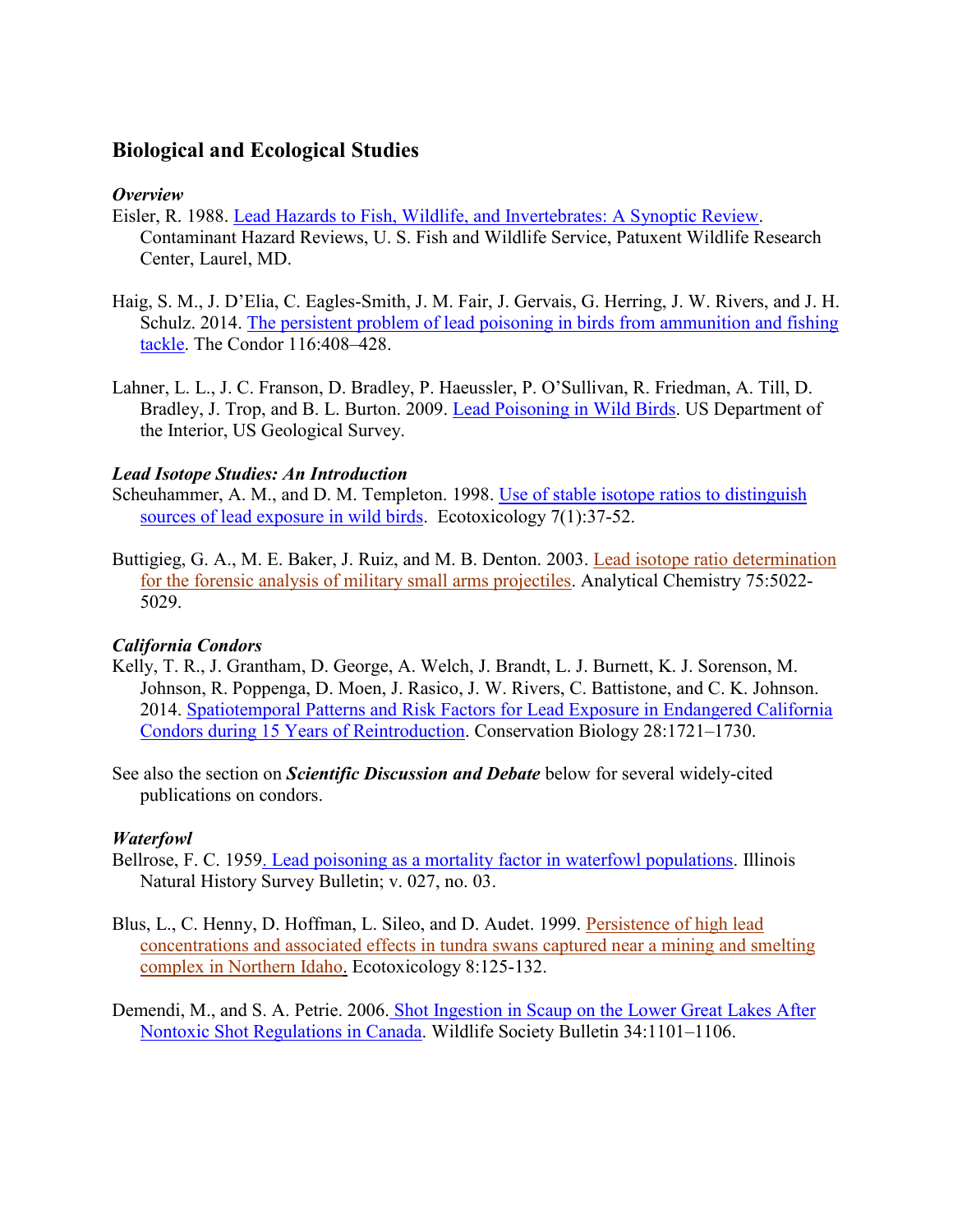- Franson, J. C., S. P. Hansen, T. E. Creekmore, C. J. Brand, D. C. Evers, A. E. Duerr, and S. DeStefano. 2003. [Lead fishing weights and other fishing tackle in selected waterbirds.](http://www.bioone.org/doi/abs/10.1675/1524-4695(2003)026%5B0345:LFWAOF%5D2.0.CO%3B2) Waterbirds 26:345–352.
- Pokras, M. A., and R. Chafel. 1992. [Lead toxicosis from ingested fishing sinkers in adult](http://www.jstor.org/stable/20460274?seq=1#page_scan_tab_contents)  common loons (*Gavia immer*[\) in New England.](http://www.jstor.org/stable/20460274?seq=1#page_scan_tab_contents) Journal of Zoo and Wildlife Medicine 23(1):92–97.

#### *Large Mammals*

Rogers, T. A., B. Bedrosian, J. Graham, and K. R. Foresman. 2012. [Lead exposure in large](http://onlinelibrary.wiley.com/doi/10.1002/jwmg.277/abstract)  [carnivores in the greater Yellowstone ecosystem.](http://onlinelibrary.wiley.com/doi/10.1002/jwmg.277/abstract) The Journal of Wildlife Management 76:575–582.

#### *Raptors/Scavengers*

- Bedrosian, B., D. Craighead, and R. Crandall. 2012. [Lead Exposure in Bald Eagles from Big](http://journals.plos.org/plosone/article?id=10.1371/journal.pone.0051978)  [Game Hunting, the Continental Implications and Successful Mitigation Efforts.](http://journals.plos.org/plosone/article?id=10.1371/journal.pone.0051978) PLoS ONE 7:e51978.
- Craighead, D., and B. Bedrosian. 2008. [Blood Lead Levels of Common Ravens With Access to](http://www.bioone.org/doi/abs/10.2193/2007-120)  [Big-Game Offal.](http://www.bioone.org/doi/abs/10.2193/2007-120) Journal of Wildlife Management 72:240–245.
- DeMent, S. H., J. J. Chisolm, J. C. Barber, and J. D. Strandberg. 1986. [Lead exposure in an](http://www.ncbi.nlm.nih.gov/pubmed/3086577)  ["urban" peregrine falcon and its avian prey](http://www.ncbi.nlm.nih.gov/pubmed/3086577). Journal of Wildlife Diseases 22:238-244.
- Kelly, T. R., P. H. Bloom, S. G. Torres, Y. Z. Hernandez, R. H. Poppenga, W. M. Boyce, and C. K. Johnson. 2011. [Impact of the California Lead Ammunition Ban on Reducing Lead](http://journals.plos.org/plosone/article?id=10.1371/journal.pone.0017656)  [Exposure in Golden Eagles and Turkey Vultures.](http://journals.plos.org/plosone/article?id=10.1371/journal.pone.0017656) PLoS ONE 6:e17656.

#### *Doves/Ground-feeding birds*

- Bingham, R. J., R. T. Larsen, J. A. Bissonette, and J. O. Hall. 2015. [Widespread ingestion](http://onlinelibrary.wiley.com/doi/10.1002/wsb.527/abstract) of lead [pellets by wild chukars in Northwestern Utah.](http://onlinelibrary.wiley.com/doi/10.1002/wsb.527/abstract) Wildlife Society Bulletin 39:94–102.
- Plautz, S. C., R. S. Halbrook, and D. W. Sparling. 2011. [Lead shot ingestion by mourning doves](http://onlinelibrary.wiley.com/doi/10.1002/jwmg.105/abstract?userIsAuthenticated=false&deniedAccessCustomisedMessage=)  [on a disked field.](http://onlinelibrary.wiley.com/doi/10.1002/jwmg.105/abstract?userIsAuthenticated=false&deniedAccessCustomisedMessage=) The Journal of Wildlife Management 75:779–785.
- Schulz, J. H., J. J. Millspaugh, B. E. Washburn, G. R. Wester, J. T. Lanigan III, and J. C. Franson. 2002. [Spent-shot availability and ingestion on areas managed for mourning doves.](http://www.jstor.org/stable/3784644?seq=1#page_scan_tab_contents) Wildlife Society Bulletin 112–120.

#### **Impacts on Effectiveness and Harvest Efficiency**

Gremse, F., O. Krone, M. Thamm, F. Kiessling, R. H. Tolba, S. Rieger, and C. Gremse. 2014. [Performance of Lead-Free versus Lead-Based Hunting Ammunition in Ballistic Soap.](http://journals.plos.org/plosone/article?id=10.1371/journal.pone.0102015) PLoS ONE 9:e102015.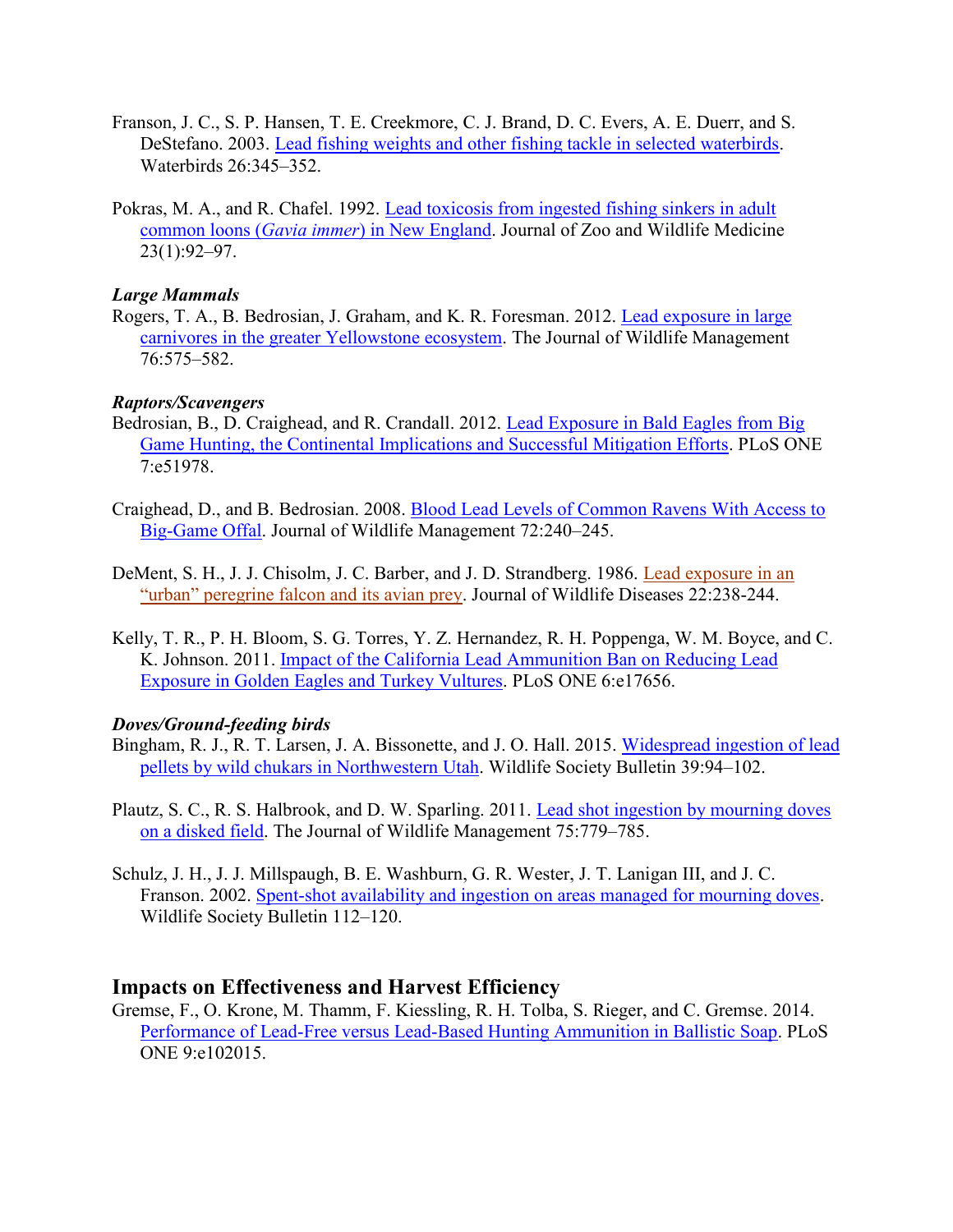- Pierce, B. L., T. A. Roster, M. C. Frisbie, C. D. Mason, and J. A. Roberson. 201[5. A comparison](http://onlinelibrary.wiley.com/doi/10.1002/wsb.504/abstract)  [of lead and steel shot loads for harvesting mourning doves.](http://onlinelibrary.wiley.com/doi/10.1002/wsb.504/abstract) Wildlife Society Bulletin 39:103– 115.
- Schulz, J. H., P. I. Padding, and J. J. Millspaugh. 2006. [Will Mourning Dove Crippling Rates](http://onlinelibrary.wiley.com/doi/10.1002/wsb.504/abstract)  [Increase With Nontoxic-Shot Regulations?](http://onlinelibrary.wiley.com/doi/10.1002/wsb.504/abstract) Wildlife Society Bulletin 34:861–865.

## **Human Dimensions – Hunter/Angler Attitudes and Understanding**

- Chase, L., and M. J. Rabe. 2015. [Reducing Lead on the Landscape: Anticipating Hunter](http://journals.plos.org/plosone/article?id=10.1371/journal.pone.0128355)  Behavior in [Absence of a Free Nonlead Ammunition Program.](http://journals.plos.org/plosone/article?id=10.1371/journal.pone.0128355) PLoS ONE 10:e0128355.
- Thomas, V. G. 200[3. Harmonizing Approval of Nontoxic Shot and Sinkers in North America.](http://www.jstor.org/stable/3784388) Wildlife Society Bulletin (1973-2006) 31:292–295.
- U.S. Fish and Wildlife Service, Association of Fish & Wildlife Agencies, Oregon Department of Fish & Wildlife, [2014. National Dove Hunter Survey 2013.](http://www.fishwildlife.org/files/National_Dove_Hunter_Survey_Report_7-22-14.pdf) National and Dove Management Unit Descriptive Statistics, DJ Case & Associates.

#### *Shooting Ranges*

- Cao, X., L. Q. Ma, M. Chen, D. W. Hardison, and W. G. Harris. 2003. [Weathering of lead](https://dl.sciencesocieties.org/publications/jeq/abstracts/32/2/526)  [bullets and their environmental effects at outdoor shooting ranges.](https://dl.sciencesocieties.org/publications/jeq/abstracts/32/2/526) Journal of Environmental Quality 32:526–534.
- Vyas, N., J. Spann, G. Heinz, W. Beyer, J. Jaquette, and J. Mengelkoch. 2000. [Lead poisoning of](http://www.sciencedirect.com/science/article/pii/S0269749199001128)  [passerines at a trap and skeet range.](http://www.sciencedirect.com/science/article/pii/S0269749199001128) Environmental Pollution 107:159–166.

## **Scientific Society Position Statements**

[American Fisheries Society](http://fisheries.org/docs/policy_statements/policy_35f.pdf) [The Wildlife Society](http://wildlife.org/wp-content/uploads/2014/11/Lead-Final.7.31.09_Renewed-Oct.15.pdf)

## **Scientific Discussion and Debate**

One of the key features of the scientific process is open debate and critical review of findings. Here are two widely-circulated papers on California condors, as well as two responses which critique these papers.

- Church, M. E., R. Gwiazda, R. W. Risebrough, K. Sorenson, C. P. Chamberlain, S. Farry, W. Heinrich, B. A. Rideout, and D. R. Smith. 2006. Ammunition is the principal source of lead [accumulated by California condors re-introduced to the wild.](http://pubs.acs.org/doi/abs/10.1021/es060765s) Environmental Science & Technology 40:6143–6150.
- Finkelstein, M. E., D. F. Doak, D. George, J. Burnett, J. Brandt, M. Church, J. Grantham, and D. R. Smith. 2012. [Lead poisoning and the deceptive recovery of the critically endangered](http://www.pnas.org/content/109/28/11449.short)  [California condor.](http://www.pnas.org/content/109/28/11449.short) Proceedings of the National Academy of Sciences 109:11449–11454.